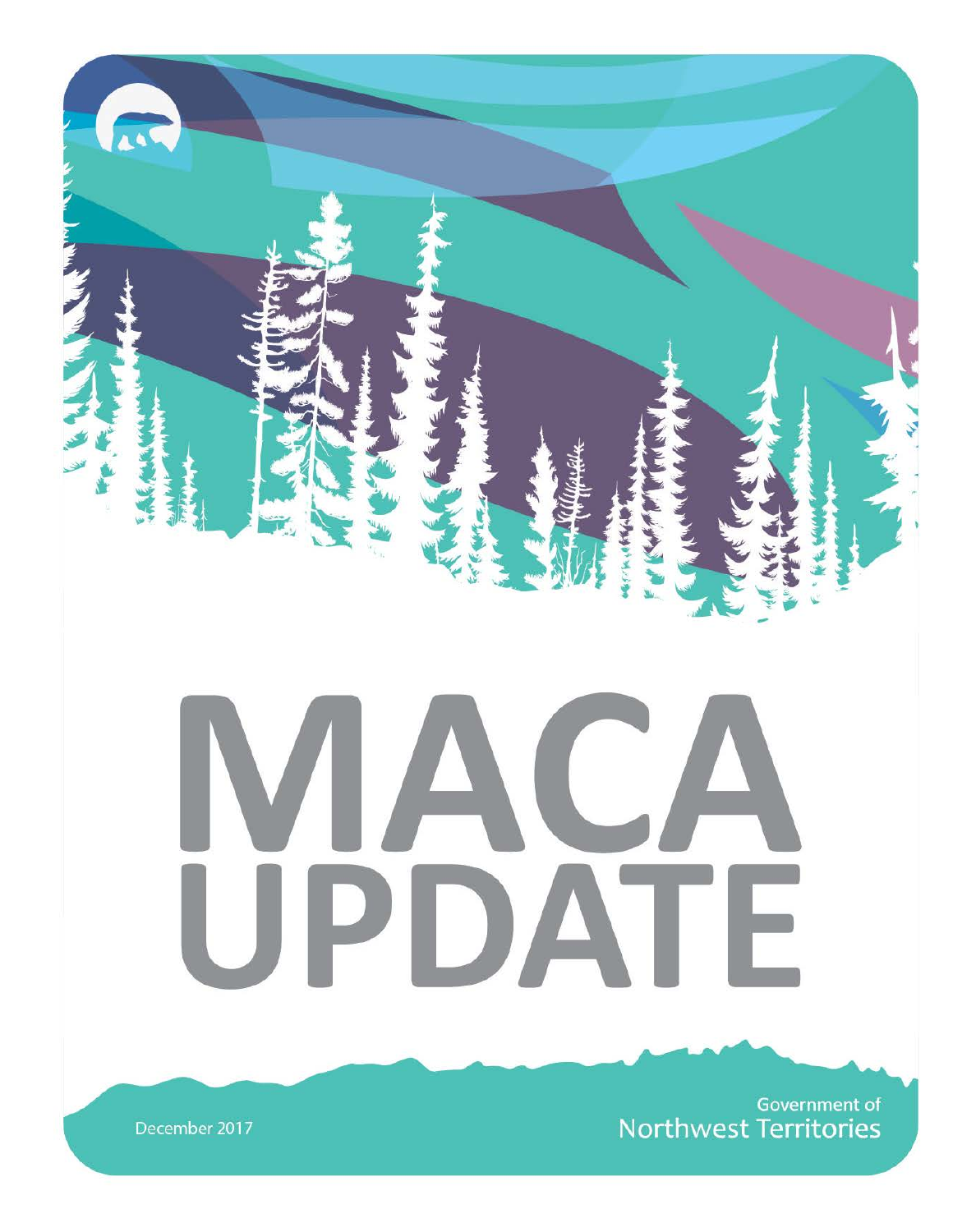# **Table of Contents**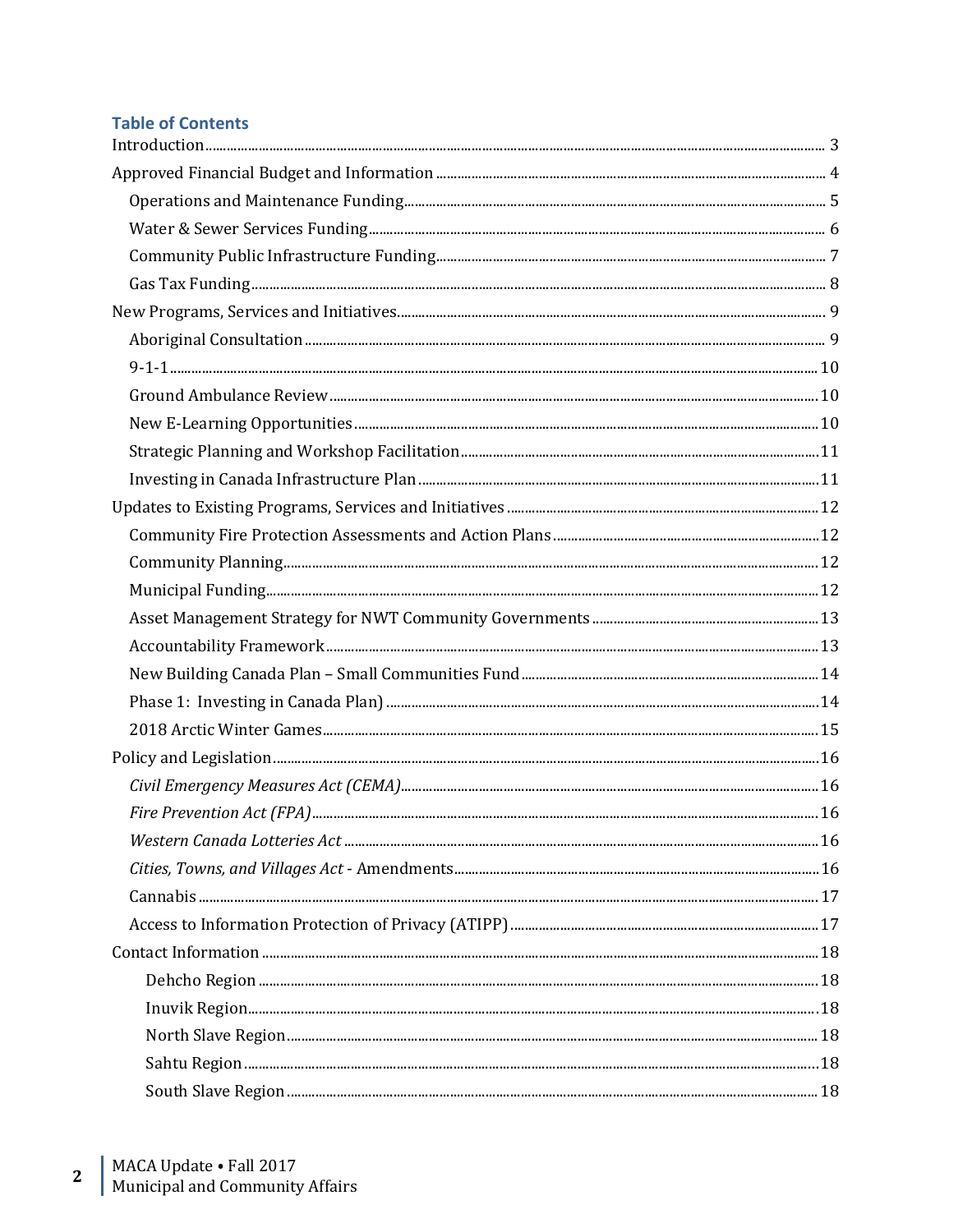## <span id="page-2-0"></span>**Introduction**

Every year, the Department of Municipal and Community Affairs (MACA) publishes and distributes the MACA Update to community governments. The purpose of the MACA Update is to provide community governments with an indication of the level of funding they can anticipate for the coming year. Please note that the funding projections included in this document are subject to approval by the Legislative Assembly.

The information contained in this document can be very useful for community governments, especially in those cases where the fiscal calendars of the GNWT and the community government are different. Therefore, MACA strives to include as much information as possible to assist community governments with their planning.

The information provided in the MACA Update also includes funding projections, new and existing programs, services and initiatives, and information on MACA policies and legislation that have recently been changed or are currently under review. Over the past year, the results from the report of the Office of the Auditor General gave MACA the opportunity to refocus our efforts to improve our service and support to Community Governments. The Action Plan created by our department creates a clear path going forward to meet our goal of strong partnerships that create healthy vibrant communities.

As Minister of Municipal and Community Affairs, I look forward to continuing the ongoing positive working relationship between MACA and communities and addressing the challenges and opportunities community governments face now and in the future. The Government of the Northwest Territories (GNWT) committed to a new mandate, which describes the strategic direction that will be taken to obtain the  $18<sup>th</sup>$  Legislative Assembly's established priorities.

I hope that you find this year's MACA Update useful. If you have questions about the information included in this document, please contact your Regional Superintendent for more information.

> Caroline Cochrane Minister of Municipal and Community Affairs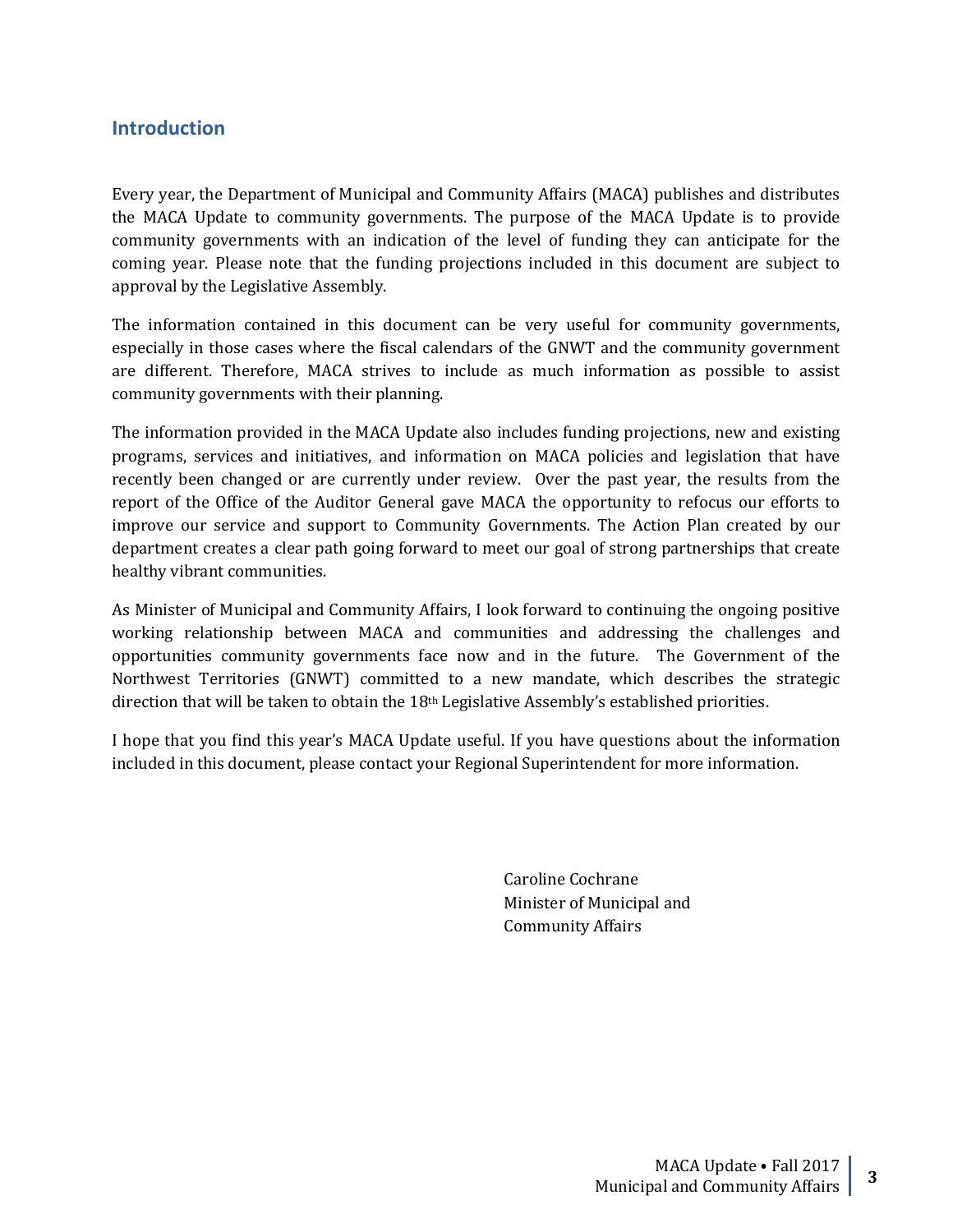# <span id="page-3-0"></span>**Approved Financial Budget and Information**

MACA adheres to the provisions of the Community Government Funding Policy, an Executive Council policy, to allocate funding to community governments for operations and maintenance, water and sewer services, and community public infrastructure.

In support of the  $18<sup>th</sup>$  Legislative Assembly's priority to build stronger relationships with community governments and stakeholders, MACA has committed to developing a strategy that will close the gap in funding levels to meet municipal core needs. The Funding Review recommended a needs-based approach for all of its core funding programs.

In addition to the funding described above, MACA also annually provides community governments with funding to support specific costs:

- **Seniors/Disabled Property Tax Rebate** support for rebates to ratepayers who are senior citizens or disabled.
- **Grants-in-Lieu of Property Taxes** provides a grant-in-lieu of property taxes for GNWT infrastructure located within cities, towns and villages.
- **Property Tax Revenue Grant Program** provides a grant to most non-tax-based community governments equivalent to the amount of property taxes actually paid by residents in the prior taxation year.

In addition to the above programs, MACA administers the Gas Tax Agreement (GTA), the Provincial Territorial Infrastructure Component (PTIC), the Clean Water and Wastewater Fund and the Public Transit Fund on behalf of the Government of Canada. The PTIC includes the Small Communities Fund.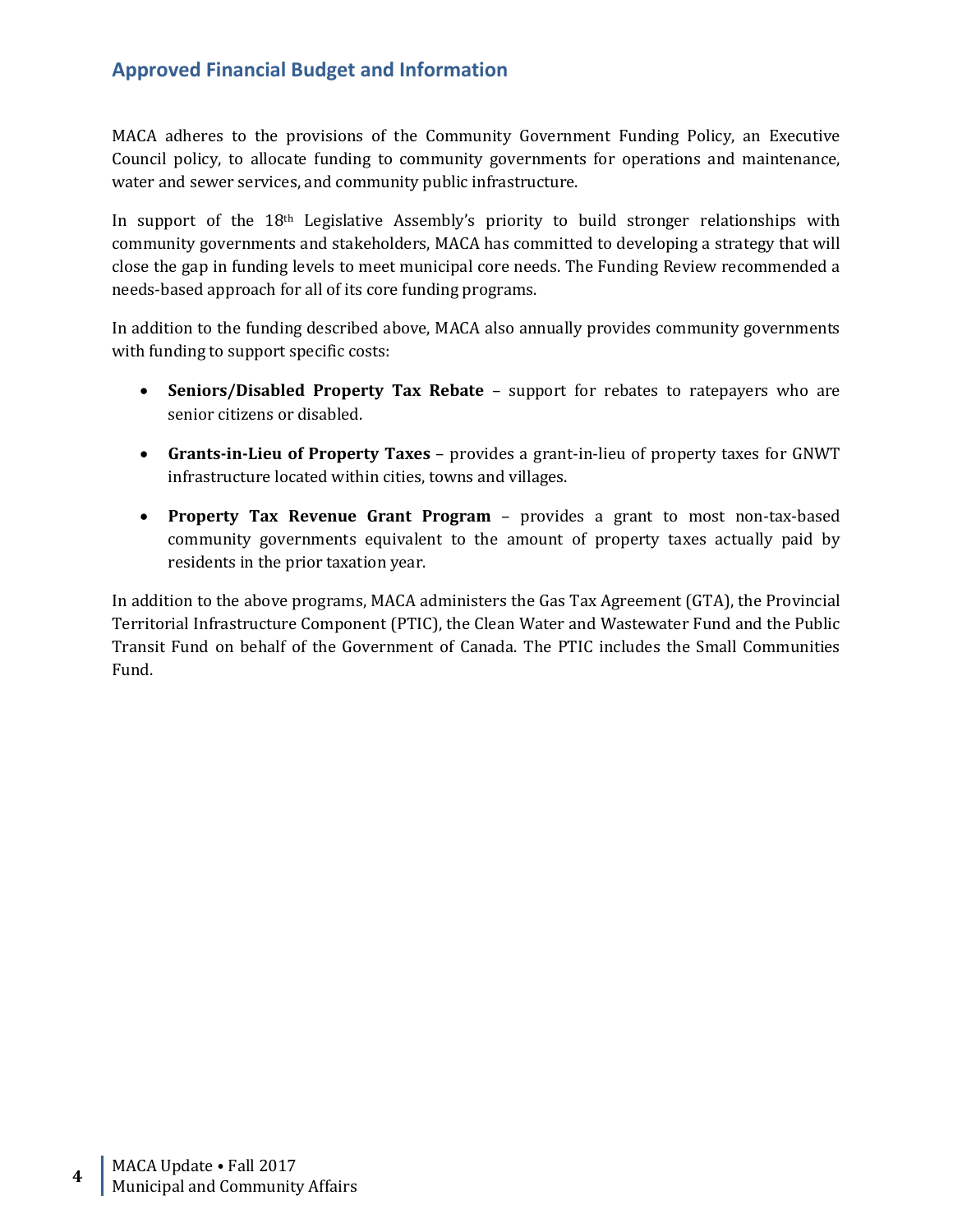## <span id="page-4-0"></span>**Operations and Maintenance Funding**

| <b>COMMUNITY</b>                                | 2017-18                   | 2018-19                    |
|-------------------------------------------------|---------------------------|----------------------------|
| * All funding is subject to the approval of the | <b>Actuals</b><br>(000's) | <b>Budgeted</b><br>(000's) |
| Legislative Assembly.                           |                           |                            |
| Aklavik                                         | 1,660                     | 1,691                      |
| Behchoko                                        | 2,115                     | 2,212                      |
| Colville Lake                                   | 828                       | 828                        |
| Dettah                                          | 583                       | 602                        |
| Enterprise                                      | 827                       | 827                        |
| Fort Good Hope                                  | 1,560                     | 1,592                      |
| Fort Liard                                      | 1,365                     | 1,413                      |
| Fort McPherson                                  | 1,631                     | 1,678                      |
| <b>Fort Providence</b>                          | 1,370                     | 1,400                      |
| <b>Fort Resolution</b>                          | 1,039                     | 1,039                      |
| Fort Simpson                                    | 1,658                     | 1,736                      |
| Fort Smith                                      | 1,979                     | 2,068                      |
| Gameti                                          | 1,221                     | 1,221                      |
| <b>Hay River</b>                                | 2,124                     | 2,179                      |
| Hay River Reserve                               | 706                       | 727                        |
| Inuvik                                          | 2,581                     | 2,610                      |
| Jean Marie River                                | 562                       | 574                        |
| Kakisa                                          | 467                       | 480                        |
| Lutselk'e                                       | 798                       | 817                        |
| Nahanni Butte                                   | 602                       | 614                        |
| Norman Wells                                    | 1,171                     | 1,171                      |
| Paulatuk                                        | 1,679                     | 1,679                      |
| Sachs Harbour                                   | 1,532                     | 1,538                      |
| <b>Trout Lake</b>                               | 591                       | 596                        |
| Tsiigehtchic                                    | 1,439                     | 1,439                      |
| Tuktoyaktuk                                     | 1,806                     | 1,843                      |
| Tulita                                          | 1,668                     | 1,668                      |
| Ulukhaktok                                      | 1,698                     | 1,727                      |
| Wekweeti                                        | 1,068                     | 1,084                      |
| Whati                                           | 1,568                     | 1,582                      |
| Wrigley                                         | 654                       | 654                        |
| Yellowknife                                     | 7,753                     | 7,814                      |
|                                                 |                           |                            |
|                                                 |                           |                            |
| <b>TOTAL</b>                                    | 48,303                    | 49,103                     |

\* Please note that as per the Deline Self Government Agreement, the Deline Got'ine Government will receive \$2,933,000 in block funding, which would be representative of funding provided for O&M, W&S, and CPI funds typically provided to the community government by MACA. The 2018- 2019 calculation will be made in accordance with the Deline Self Government Agreement.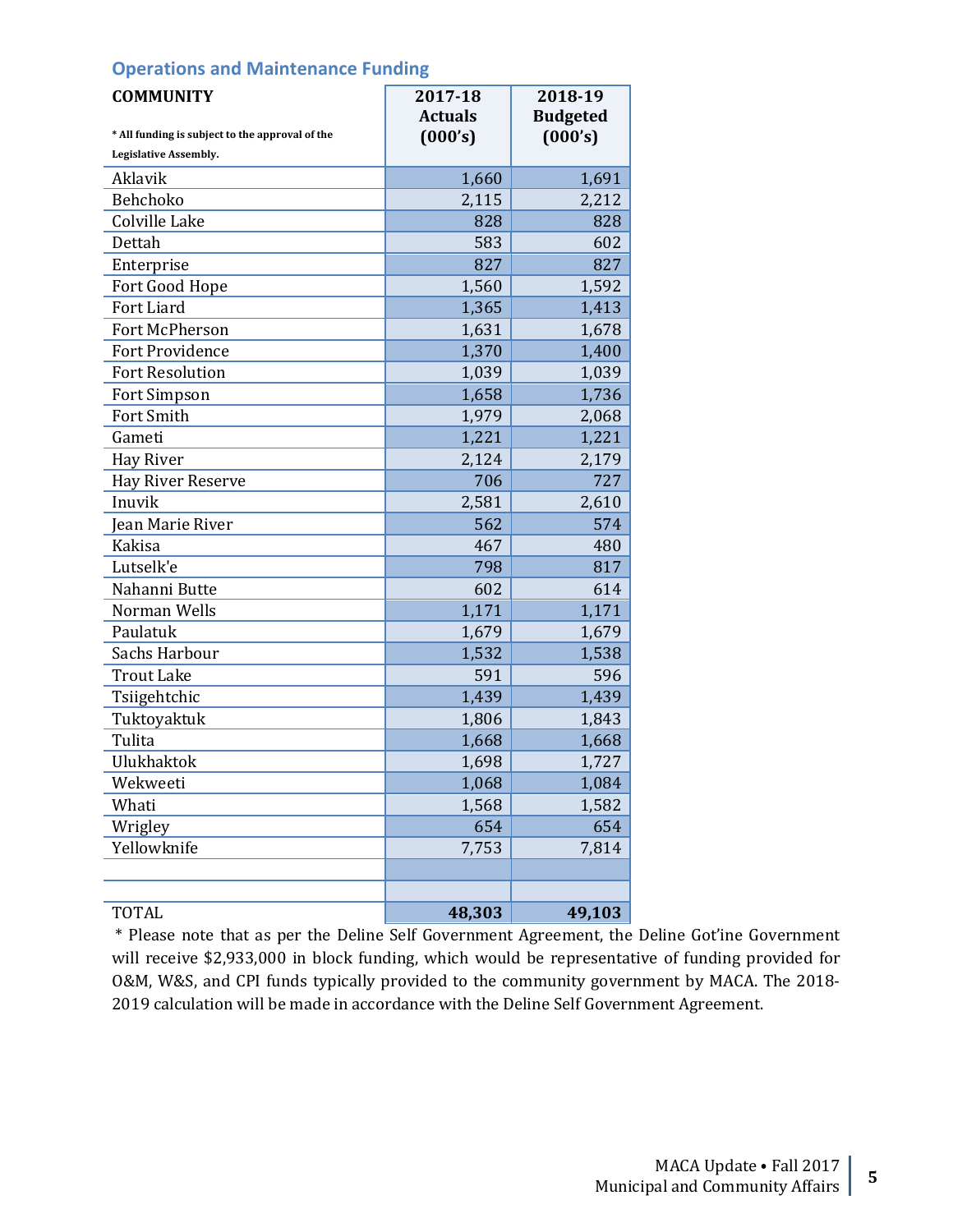# <span id="page-5-0"></span>**Water & Sewer Services Funding**

| <b>COMMUNITY</b>                                | 2017-18<br><b>Actuals</b> | 2018-19<br><b>Budgeted</b> |
|-------------------------------------------------|---------------------------|----------------------------|
| * All funding is subject to the approval of the | (000's)                   | (000's)                    |
| Legislative Assembly.                           |                           |                            |
| Aklavik                                         | 630                       | 634                        |
| Behchokò                                        | 1,196                     | 1,217                      |
| Colville Lake                                   | 390                       | 407                        |
| Dettah                                          | 233                       | 233                        |
| Enterprise                                      | 220                       | 227                        |
| Fort Liard                                      | 696                       | 707                        |
| Fort McPherson                                  | 1,022                     | 1,056                      |
| <b>Fort Providence</b>                          | 578                       | 584                        |
| <b>Fort Resolution</b>                          | 615                       | 619                        |
| Fort Simpson                                    | 1,170                     | 1,205                      |
| Fort Smith                                      | 522                       | 546                        |
| Gamètì                                          | 389                       | 397                        |
| Hay River                                       | 992                       | 1,021                      |
| Inuvik                                          | 1,228                     | 1,276                      |
| Jean Marie River                                | 504                       | 516                        |
| Kakisa                                          | 226                       | 231                        |
| K'asho Got'ine (Fort Good Hope)                 | 684                       | 703                        |
| Kátł'odeeche (Hay River Reserve)                | 336                       | 348                        |
| <b>Lutsel K'e</b>                               | 464                       | 475                        |
| Nahanni Butte                                   | 516                       | 531                        |
| Norman Wells                                    | 876                       | 913                        |
| Paulatuk                                        | 351                       | 351                        |
| Sachs Harbour                                   | 339                       | 345                        |
| <b>Trout Lake</b>                               | 439                       | 450                        |
| Tsiigehtchic                                    | 436                       | 442                        |
| Tuktoyaktuk                                     | 707                       | 712                        |
| Tulita                                          | 632                       | 651                        |
| Ulukhaktok                                      | 600                       | 600                        |
| Wekweètì                                        | 334                       | 352                        |
| Whatì                                           | 677                       | 695                        |
| Wrigley                                         | 454                       | 467                        |
| Yellowknife                                     | 281                       | 326                        |
| <b>TOTAL</b>                                    | 18,737                    | 19,237                     |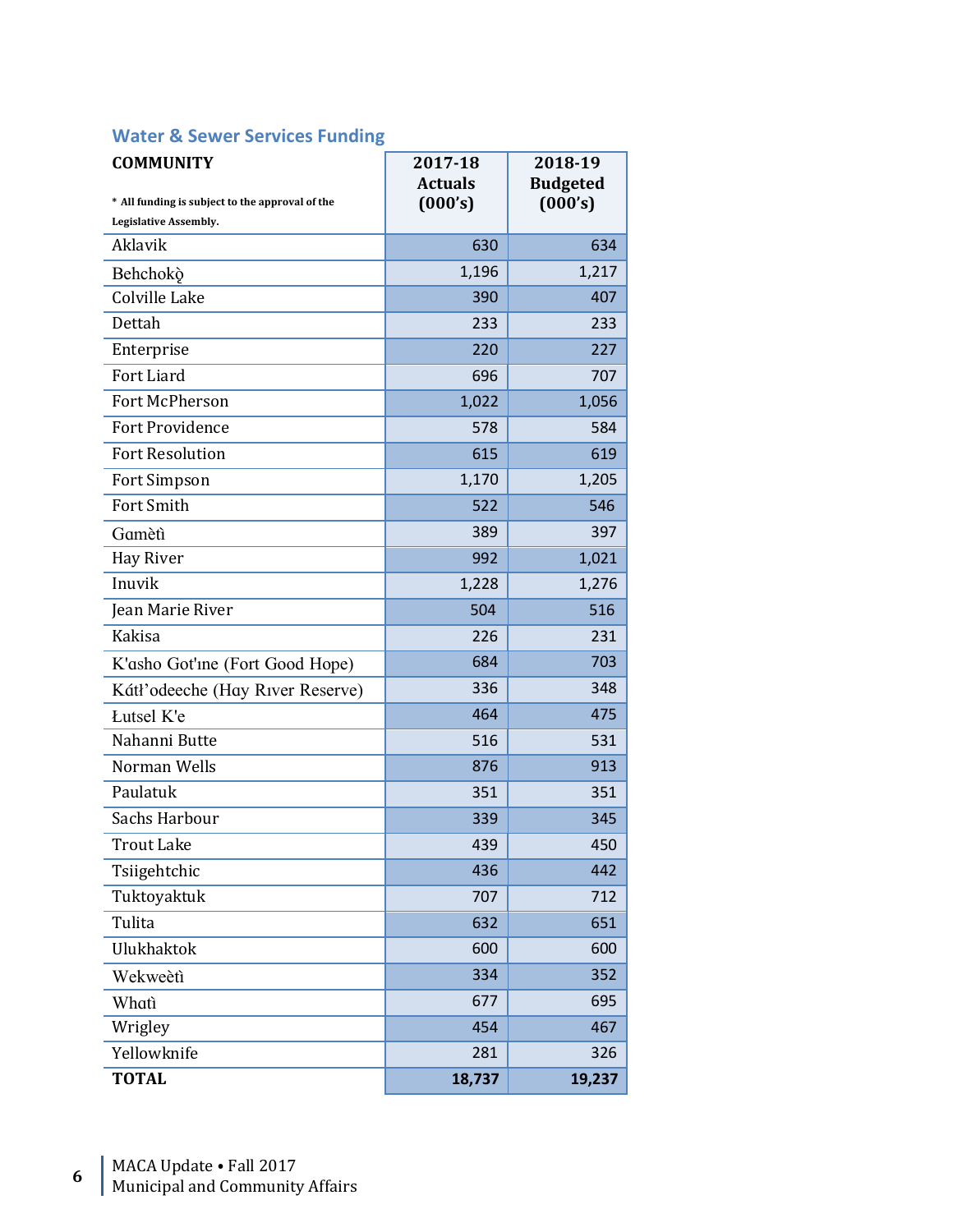# <span id="page-6-0"></span>**Community Public Infrastructure Funding**

| <b>COMMUNITY</b><br>* All funding is subject to the approval of the<br>Legislative Assembly. | 2017-18<br><b>Actuals</b><br>(000's) | 2018-19<br><b>Budgeted</b><br>(000's) |
|----------------------------------------------------------------------------------------------|--------------------------------------|---------------------------------------|
| Aklavik                                                                                      | 823                                  | 823                                   |
| Behchokò                                                                                     | 1,036                                | 1,036                                 |
| Colville Lake                                                                                | 675                                  | 675                                   |
| Dettah                                                                                       | 708                                  | 708                                   |
| Enterprise                                                                                   | 646                                  | 646                                   |
| Fort Liard                                                                                   | 815                                  | 815                                   |
| Fort McPherson                                                                               | 864                                  | 864                                   |
| <b>Fort Providence</b>                                                                       | 866                                  | 866                                   |
| <b>Fort Resolution</b>                                                                       | 799                                  | 799                                   |
| Fort Simpson                                                                                 | 943                                  | 943                                   |
| Fort Smith                                                                                   | 1,114                                | 1,114                                 |
| Gamètì                                                                                       | 735                                  | 735                                   |
| Hay River                                                                                    | 1,260                                | 1,260                                 |
| Inuvik                                                                                       | 1,231                                | 1,231                                 |
| Jean Marie River                                                                             | 640                                  | 640                                   |
| <b>Kakisa</b>                                                                                | 620                                  | 620                                   |
| K'asho Got'ine (Fort Good Hope)                                                              | 805                                  | 805                                   |
| Kátł'odeeche (Hay River Reserve)                                                             | 736                                  | 736                                   |
| <b>Lutsel K'e</b>                                                                            | 768                                  | 768                                   |
| Nahanni Butte                                                                                | 665                                  | 665                                   |
| Norman Wells                                                                                 | 869                                  | 869                                   |
| Paulatuk                                                                                     | 740                                  | 740                                   |
| Sachs Harbour                                                                                | 668                                  | 668                                   |
| <b>Trout Lake</b>                                                                            | 646                                  | 646                                   |
| Tsiigehtchic                                                                                 | 696                                  | 696                                   |
| Tuktoyaktuk                                                                                  | 899                                  | 899                                   |
| Tulita                                                                                       | 789                                  | 789                                   |
| Ulukhaktok                                                                                   | 772                                  | 772                                   |
| Wekweètì                                                                                     | 675                                  | 675                                   |
| Whatì                                                                                        | 788                                  | 788                                   |
| Wrigley                                                                                      | 692                                  | 692                                   |
| Yellowknife                                                                                  | 2,210                                | 2,210                                 |
| <b>TOTAL</b>                                                                                 | 27,193                               | 27,193                                |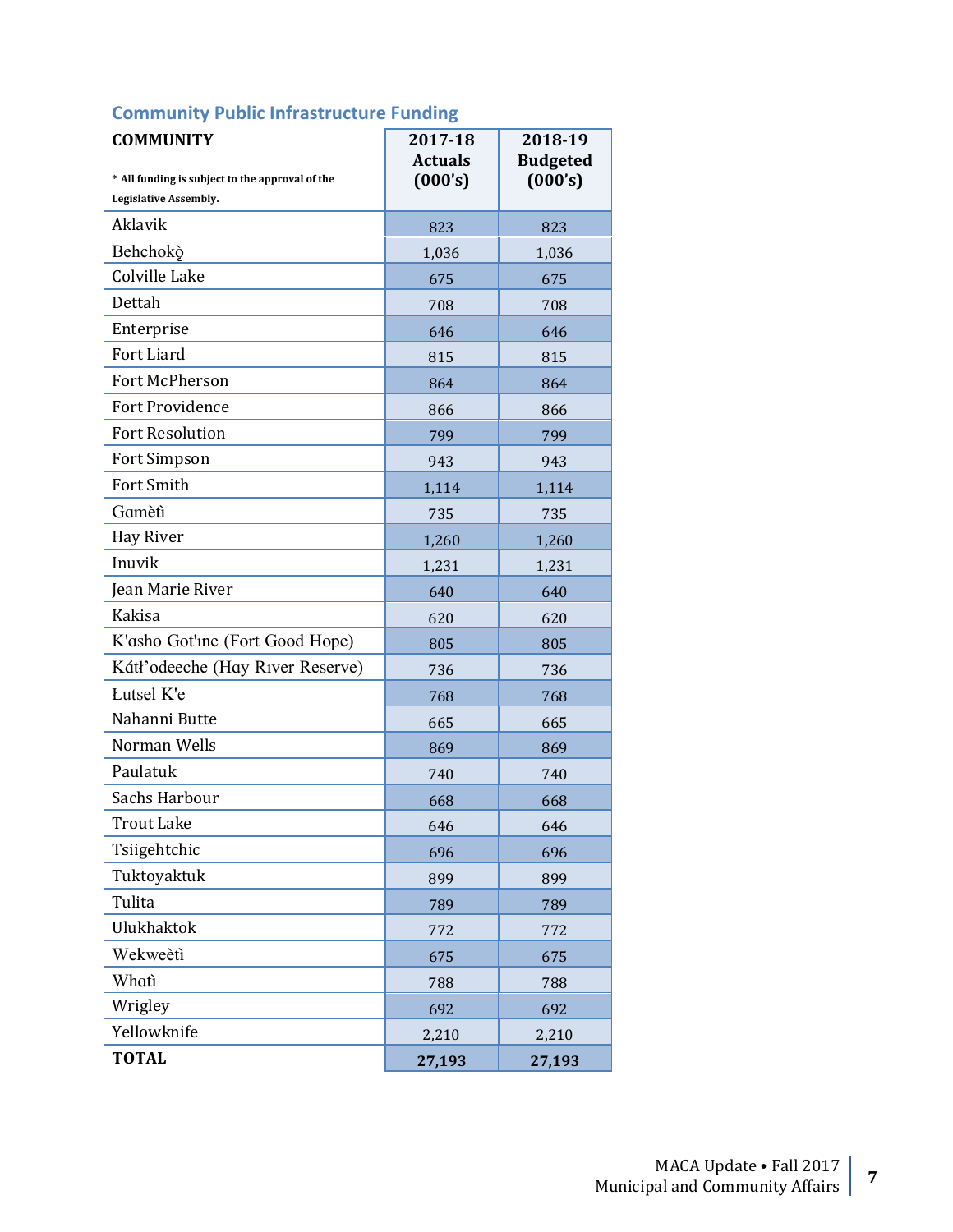# <span id="page-7-0"></span>**Gas Tax Funding**

| <b>COMMUNITY</b><br>* All funding is subject to the approval of the<br>Legislative Assembly. | 2017-18<br><b>Actuals</b><br>(000's) | 2018-19<br><b>Budgeted</b><br>(000's) |
|----------------------------------------------------------------------------------------------|--------------------------------------|---------------------------------------|
| Aklavik                                                                                      | 324                                  | 333                                   |
| Behchoko                                                                                     | 666                                  | 682                                   |
| Colville Lake                                                                                | 75                                   | 80                                    |
| Deline                                                                                       | 276                                  | 279                                   |
| Dettah                                                                                       | 75                                   | 80                                    |
| Enterprise                                                                                   | 75                                   | 80                                    |
| Fort Good Hope                                                                               | 298                                  | 306                                   |
| Fort Liard                                                                                   | 293                                  | 298                                   |
| Fort McPherson                                                                               | 396                                  | 415                                   |
| <b>Fort Providence</b>                                                                       | 322                                  | 324                                   |
| <b>Fort Resolution</b>                                                                       | 75                                   | 80                                    |
| Fort Simpson                                                                                 | 538                                  | 574                                   |
| <b>Fort Smith</b>                                                                            | 863                                  | 913                                   |
| Gameti                                                                                       | 75                                   | 80                                    |
| Hay River                                                                                    | 1,305                                | 1,397                                 |
| <b>Hay River Reserve</b>                                                                     | 75                                   | 80                                    |
| Inuvik                                                                                       | 1,264                                | 1,359                                 |
| Jean Marie River                                                                             | 75                                   | 80                                    |
| Kakisa                                                                                       | 75                                   | 80                                    |
| Lutselk'e                                                                                    | 225                                  | 225                                   |
| Nahanni Butte                                                                                | 75                                   | 80                                    |
| Norman Wells                                                                                 | 543                                  | 606                                   |
| Paulatuk                                                                                     | 219                                  | 221                                   |
| Sachs Harbour                                                                                | 198                                  | 206                                   |
| <b>Trout Lake</b>                                                                            | 75                                   | 80                                    |
| Tsiigehtchic                                                                                 | 75                                   | 80                                    |
| Tuktoyaktuk                                                                                  | 386                                  | 398                                   |
| Tulita                                                                                       | 274                                  | 274                                   |
| <b>Ulukhaktok</b>                                                                            | 272                                  | 280                                   |
| Wekweeti                                                                                     | 178                                  | 178                                   |
| Whati                                                                                        | 265                                  | 266                                   |
| Wrigley                                                                                      | 75                                   | 80                                    |
| Yellowknife                                                                                  | 5,273                                | 5,511                                 |
| <b>Total</b>                                                                                 | 15,278                               | 16,005                                |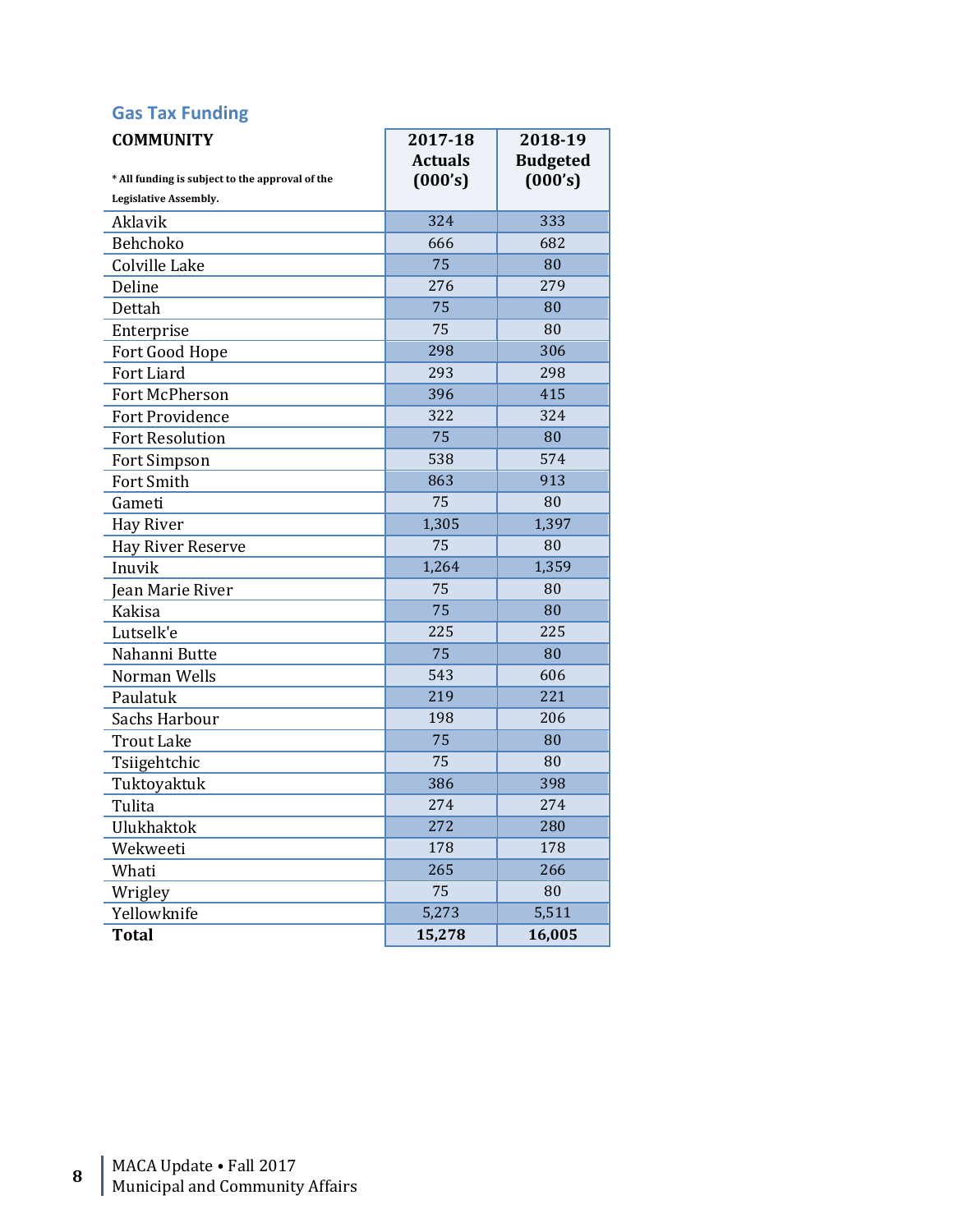## <span id="page-8-1"></span><span id="page-8-0"></span>**Aboriginal Consultation**:

The Government of the Northwest Territories has a legal and constitutional duty to consult and, where appropriate, accommodate Indigenous governments and organizations whenever it considers carrying out a government action that has the potential to adversely impact asserted or established Aboriginal and/or Treaty rights.

The Department of Municipal and Community Affairs' (MACA) duty to consult is triggered when the Minister makes a decision related to statutory approvals or actions based on requests from communities. For example, such statutory approvals or actions can include:

The variation of community boundaries under territorial municipal legislation and relevant policies; and,

The approval of community plans under section 5 of the *Community Planning and Development Act*, SNWT 2011, c 22

The duty to consult may also extend to infrastructure projects, in particular those funded with federal infrastructure dollars, or those projects which are new and which may impact traditional use of the land (for example new roads and solid waste sites outside of municipal boundaries).

When a community requests a statutory approval or action from the Minister of MACA, the department must do a pre-consultation assessment, on a case-by-case or project-by-project basis, to determine if the duty to consult and, where appropriate, accommodate is triggered. If the GNWT's duty to consult is triggered, MACA may request that communities, as the proponent, assist the department in meeting its duty by assigning procedural aspects of the consultation process, which involves engagement with potentially adversely impacted Indigenous governments and organizations.

MACA is working to determine the triggers for the duty to consult related to statutory approvals and refine how it works with communities to ensure the GNWT's duty to consult prior to making decisions is done in a meaningful and sound manner and maintains the honour of the Crown. In the meantime, MACA encourages communities to contact MACA as early as possible when these types of actions, approvals, or infrastructure projects are contemplated in order to work with the community to determine the best path forward.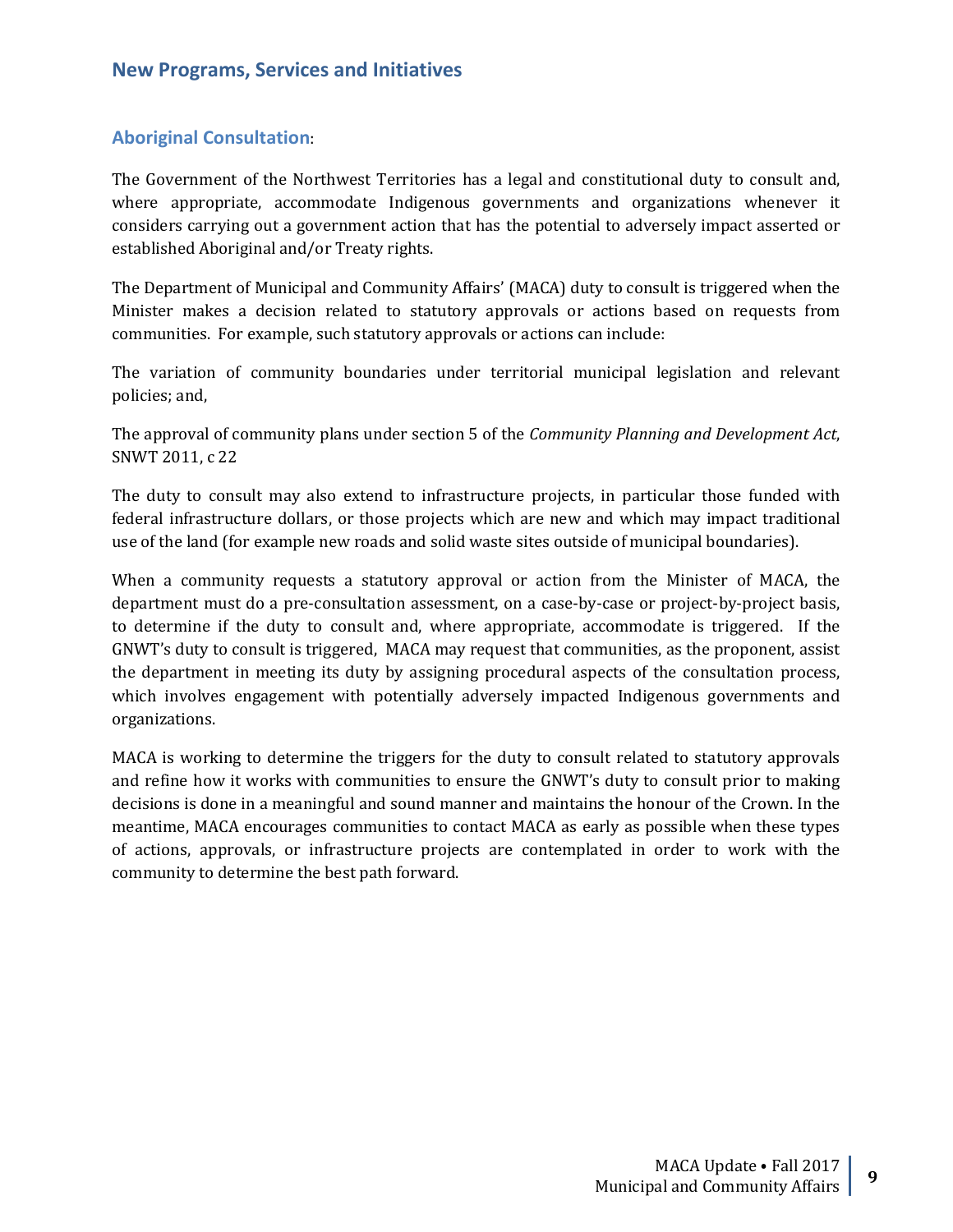## <span id="page-9-0"></span>**9-1-1**

9-1-1 is the three-digit telephone number in North America that facilitates the reporting of an emergency requiring response by a public safety agency such as search and rescue, police, firefighting or ambulance services. The NWT 9-1-1 program will integrate and/or connect citizens to pre-existing NWT services, beyond basic police, fire and ambulance services, such as suicide crisis intervention, Kids Help Phone, NWT Help Line, wildfire reporting, and Spill Report Line.

NWT 9-1-1 will manage and integrate the NWT Public Alerting System (including AMBER alerts) into daily operations, providing citizens with critical information on emergencies in real time so they can take action to protect themselves, their loved ones and their property.

MACA will be releasing the NWT 9-1-1 Strategic Plan – Implementation 2018 to 2020 early in 2018. The intent is to have 9-1-1 ready for full implementation during 2019-2020. Much of the work in 2018-2019 will be focused on; developing legislation, obtaining CRTC approval, developing the NWT 9-1-1 program and working with community governments to prepare dial-plans to enable NWT 9-1-1 to connect callers with the appropriate community based emergency services.

### <span id="page-9-1"></span>**Ground Ambulance Review**

The GNWT is committed to working with key stakeholders to develop an effective ground ambulance and highway rescue response capacity for the NWT. Work is currently underway to establish a common vision for ground ambulance and highway rescue services in the NWT, including an action plan to guide system maintenance and development. Essential job descriptions and council self-assessment tools are also being developed. This work will identify what services the NWT needs now and in the future, and what resources will be necessary to progress towards a common goal. Please keep in mind that a fully integrated system of ground ambulance and highway rescue services takes years to develop and our current fiscal environment will play a large part in deciding priority actions. The current project will be completed by March 2018, and it will result in ongoing work with stakeholders to monitor progress and evaluate results and future needs as the system evolves.

## <span id="page-9-2"></span>**New E-Learning Opportunities**

MACA's School of Community Government has expanded its ways of delivery of training and learning opportunities. Now, in addition to face-to-face training courses, community governments can choose from among several distance learning options to find the one that best suits their eLearning needs: all without leaving their home community. For example, the School now offers scheduled courses with live internet-based instruction and self-directed assignments, as well as shorter self-paced, self-directed modules. Participants can access these learning opportunities at their desk through the internet browser on their computer. Also, video conferences are now possible with the new facilities at MACA's HQ and Regional Offices and brief but timely presentations are offered through regular Webinars in MACA's Webinar Series on Thursday mornings. Accessing learning in the communities has never been easier! The School of Community Government's eLearning opportunities are another way the Department is working to build capable and effective community governments.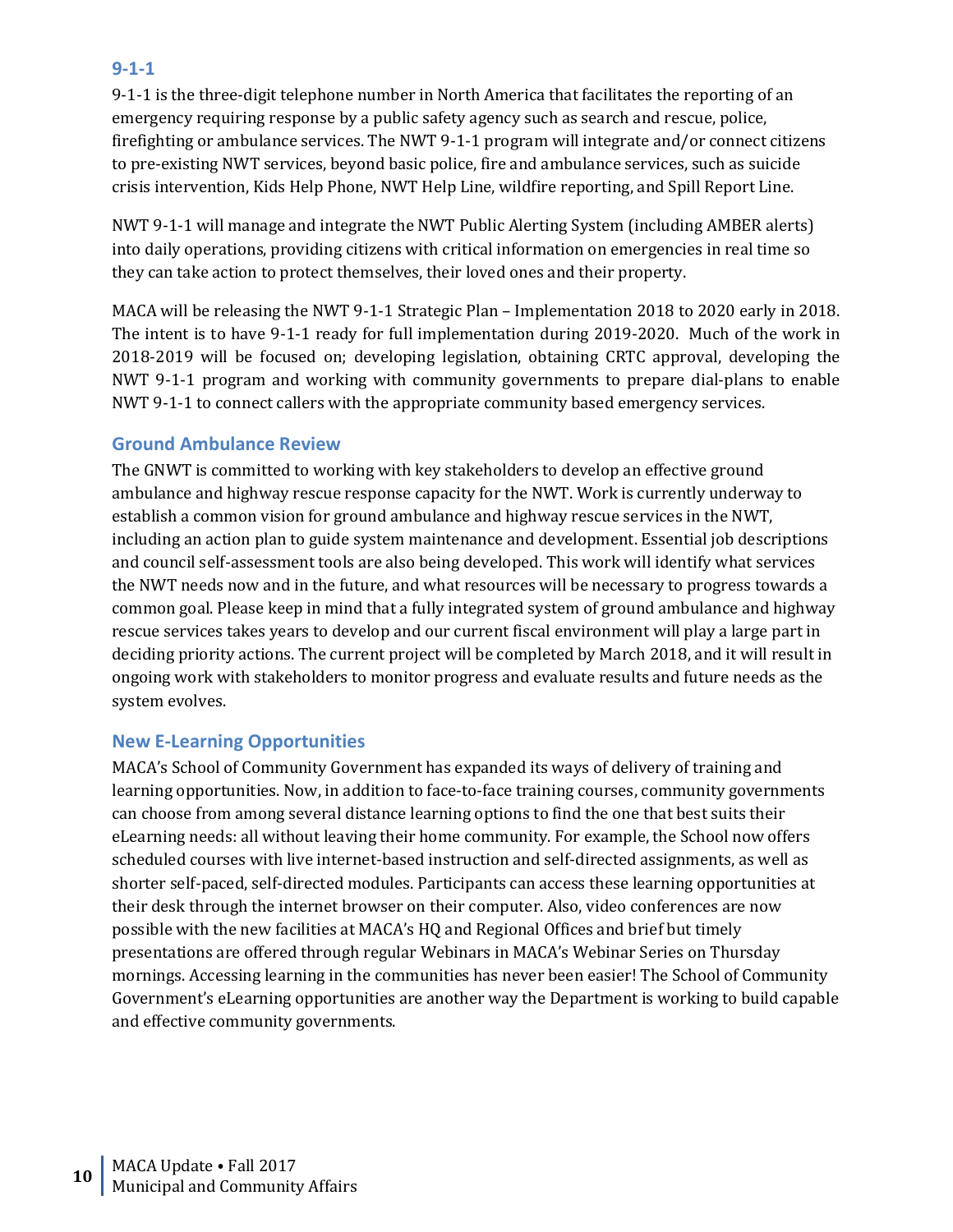## <span id="page-10-0"></span>**Strategic Planning and Workshop Facilitation**

The Department's School of Community Government is working on the development of Strategic Planning resources and a workshop designed to use with community governments. The plan includes training Department staff to be better able to assist communities with the facilitation of community strategic planning workshops.

With the support of an Advisory Committee, a workshop model has been designed, facilitation materials developed and a training session for potential facilitators was held November 15-16, 2017. A fillable template planning document, which provides key sections and a layout for the completion of a strategic plan, is being developed. Then, through the workshop, MACA will be able to use the template to support the completion of a strategic plan that reflects the input from the community governments workshop. This tool and workshop format will be available to all community governments. The Department also intends to use capacity building funds under the Gas Tax Agreement to hire a master facilitator in this area to help refine tools and build the Department's capacity by engaging in a number of community strategic planning projects.

The Department, through its new cadre of facilitators, is available to assist communities with the facilitation of Strategic Planning sessions and work planning sessions. For further information please contact your Regional Superintendent or contact Sharon Morrison at Sharon Morrison@gov.nt.ca

## <span id="page-10-1"></span>**Investing in Canada Infrastructure Plan**

In March 2017, the federal government announced Phase II of its new long-term infrastructure plan, the Investing in Canada Infrastructure Plan. Phase II of the Investing in Canada Infrastructure Plan includes \$571 million over eleven years in infrastructure funding for the NWT (which includes funding for both Territorial and community based infrastructure initiatives). The funding will flow through five main streams: Public Transit; Green Infrastructure; Social Infrastructure; Trade and Transportation; and Rural and Northern Communities.

The Government of Canada has indicated that Phase II funding will be delivered through bilateral agreements between provincial/territorial governments and Infrastructure Canada, with the first year of the program being 2018/19. Discussions between Infrastructure Canada and provincial/territorial officials on the main elements of the individual funding programs are currently underway. The anticipated date for the signing of the bilateral agreements is March 31, 2018.

As details and implementation of programs are understood, MACA will share additional information with the plan for implementation of Phase II funding with community governments in 2018/19. In addition, MACA will focus on assisting community governments with the completion of the Clean Water Wastewater Fund projects under Phase I of the Investing in Canada Infrastructure Plan prior to commencement of projects under Phase II.

There are also a series of other national programs such as the Smart Cities Challenge that MACA is working with Government of Canada officials on. MACA will provide more information on these programs as it is made available by the various federal government departments.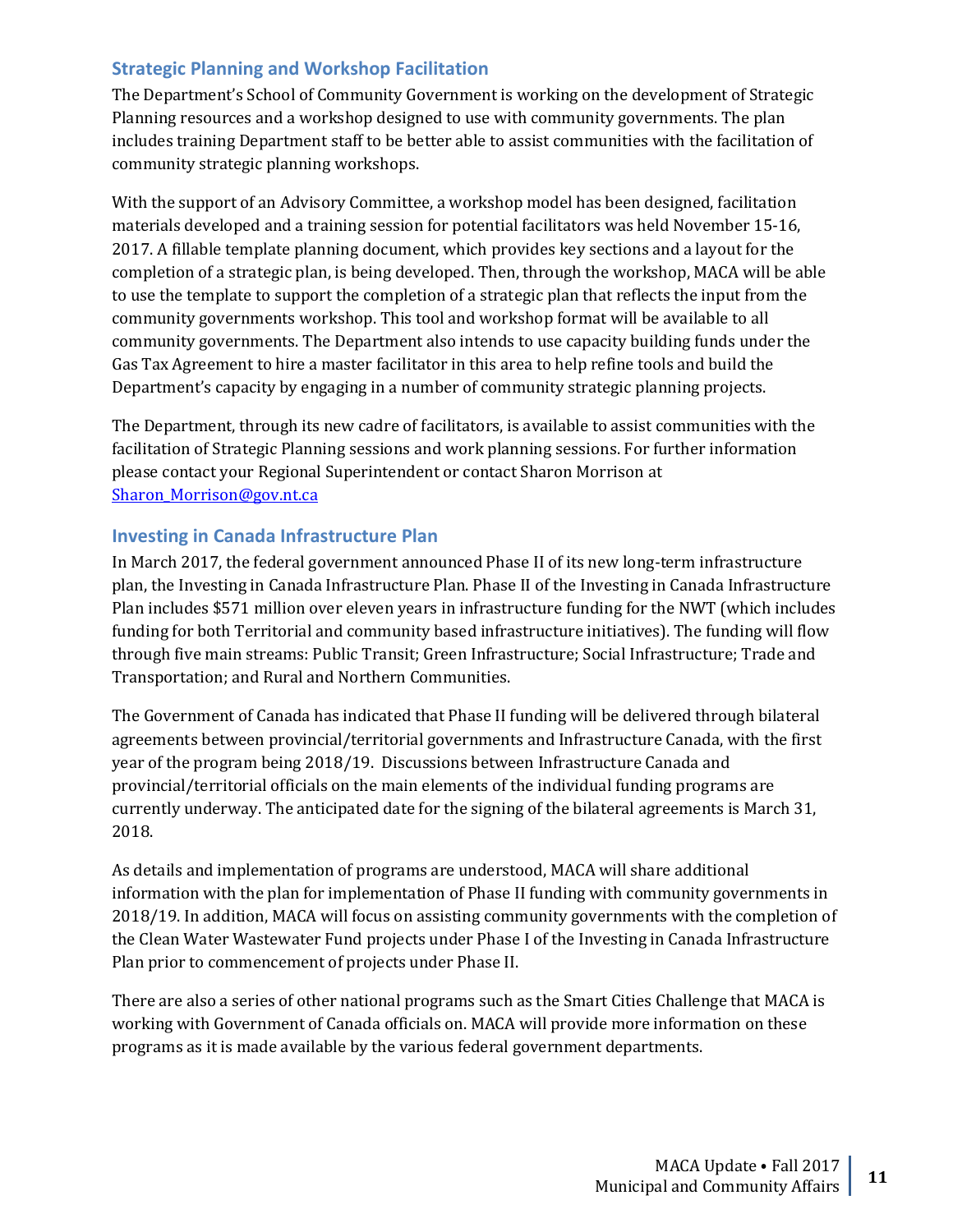# <span id="page-11-0"></span>**Updates to Existing Programs, Services and Initiatives**

## <span id="page-11-1"></span>**Community Fire Protection Assessments and Action Plans**

In 2016, fire protection partners produced a Community Fire Protection Video Presentation to help provide community governments with a good understanding of the critical elements of the fire service, and to guide efforts towards achieving community fire protection goals and outcomes. The video highlights some of the advantages that can be achieved by having a well-organized, managed, and trained fire service in the community and includes recommendations on fire protection measures, best practices, regulations, and available support for establishing, maintaining, and strengthening a community's fire service. Along with the Video Presentation, MACA has developed a Fire Department Assessment Tool which provides community leaders an efficient means to assess their fire department's current capacity, identify any critical gaps, and determine resource needs. Information gathered from the assessment helps communities develop a detailed action plan towards a sustainable and desired level of service. Assessment items in the tool are directly linked to key performance indicators in MACA's Accountability Framework for Community Governments. Ultimately, the tool helps community governments maintain a regular system of inspection and evaluation of their fire service.

### <span id="page-11-2"></span>**Community Planning**

NWT community governments have the primary responsibility for planning and regulating the use and development of land within their community boundaries. A community plan provides a policy framework that guides the physical development of a municipality, taking into account sustainability, the environment, and the economic, social and cultural development of the community.

The MACA Community Planning Division provides advice to NWT community governments and the Department regarding land use planning and land development in NWT communities. The Division supports the department with the administration of the Community Planning and Development Act and provides advice and expertise on the application of the legislation. The Division supports community governments to develop community land use plans, and zoning bylaws. The Division can also assist communities with the coordination of land development activities through their capital planning process to help make land available for the construction of affordable housing and to support community governments in dealing with derelict properties in their community.

## <span id="page-11-3"></span>**Municipal Funding**

In 2014, MACA completed a review of the department's four core funding formulae. These are: Operations and Maintenance Funding (O&M), Water and Sewer Services Funding (W&S), Community Public Infrastructure Funding (CPI) and Gas Tax Funding. This review identified a significant funding gap. In 2017-18 the gap is \$32.5 million: \$5 million in O&M and \$4.8 million in W&S and \$22.4 million in capital funding. This represents a reduction in the funding gap of \$6.5 million since 2014.

For 2017-18, MACA has received an increase in funding for a single-year in O&M (\$528,000) and W&S (\$601,000) to decrease the funding gap in those two areas. The Department will work within the GNWT fiscal framework to apply for annual increases to continue to close the gap. The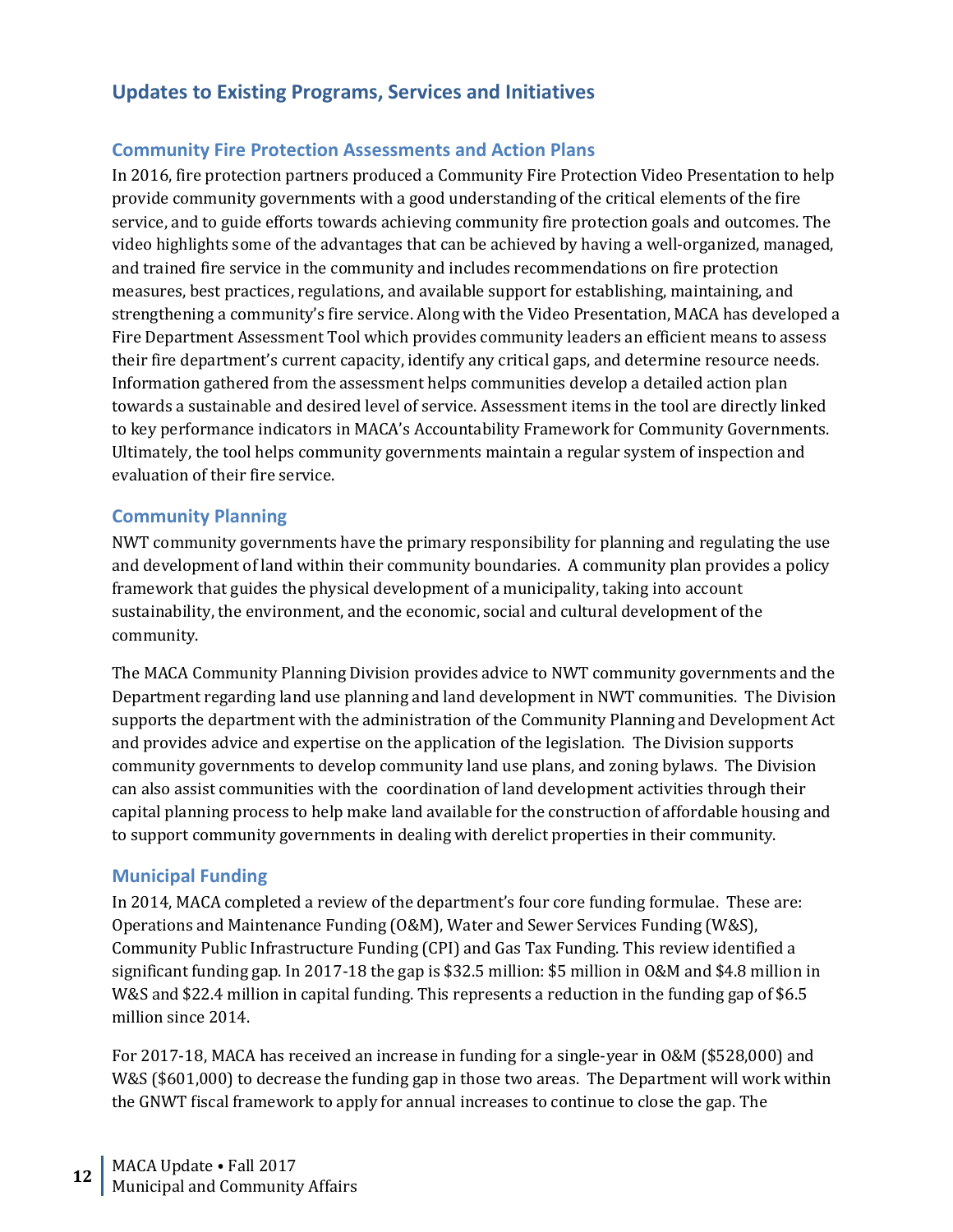department is planning to update the municipal funding calculation in 2018-2019. This will update the needs analysis for all funding steams. It will also provide MACA with current data to renew efforts to secure additional resources for infrastructure funding. The updated analysis will reflect the impact of community investments (through CPI and other own source-revenues) as well as the Phase 1 federal funding and Small Communities Fund projects.

## <span id="page-12-0"></span>**Asset Management Strategy for NWT Community Governments**

The 18th Legislative Assembly has mandated MACA to continue to pursue new federal funding for the enhancement of community government infrastructure by implementing an asset management framework through the Gas Tax Agreement. The framework is intended to ensure that the lifespan of CPI is extended and new infrastructure is delivered in a manner that takes into account new building technologies that assist in climate change adaptation and efficiencies. In order to meet these mandated objectives, MACA is currently collaborating with the NWTAC, LGANT, and community governments on the development and implementation of an Asset Management Strategy for NWT community governments.

In the fall of 2016, MACA began implementing the maintenance management phase of the Strategy. MACA has been working with the asset management software team, as well as the pilot communities selected to be a part of the first phase of implementation throughout 2017-2018, to collect asset data and prepare for implementation. The first of the pilot communities will go live with the asset management software in early 2018. MACA supported the initial cost of the software purchase and will support initial training costs. The plan includes repeating this process in the remaining communities over the next few years.

For community governments not interested in this technology, asset management software will not be mandatory. MACA will also work to support a low-tech option for community governments that do not feel they have the need or capacity for a computer based system. Through either option, asset management is a key indicator in the community accountability framework.

## <span id="page-12-1"></span>**Accountability Framework**

The Accountability Framework (AF) provides an assessment tool for community governments using a range of key indicators that represent core areas of community government operations determined to be critical to their success. Use of the AF will help to increase transparency in the management of public funds and provide a focus for MACA engagement with community governments.

In the past, the use of the electronic tool was successful and benefitted both community governments and MACA. Moving forward, MACA has undertaken efforts to improve the Framework.

A comprehensive review of the Framework has been initiated, including the community government self-assessment survey, associated handbook, and the procedures MACA follows in order to validate community government responses. A survey tool and handbook have been developed to reflect the relationship between MACA and designated authorities in order to enhance the relevance of the Framework to First Nations that deliver municipal services to their communities. The review and development of these tools is intended to support a better understanding of the indicators within the Framework, as well as the manner in which survey responses are validated and evaluated, and the manner in which MACA may support community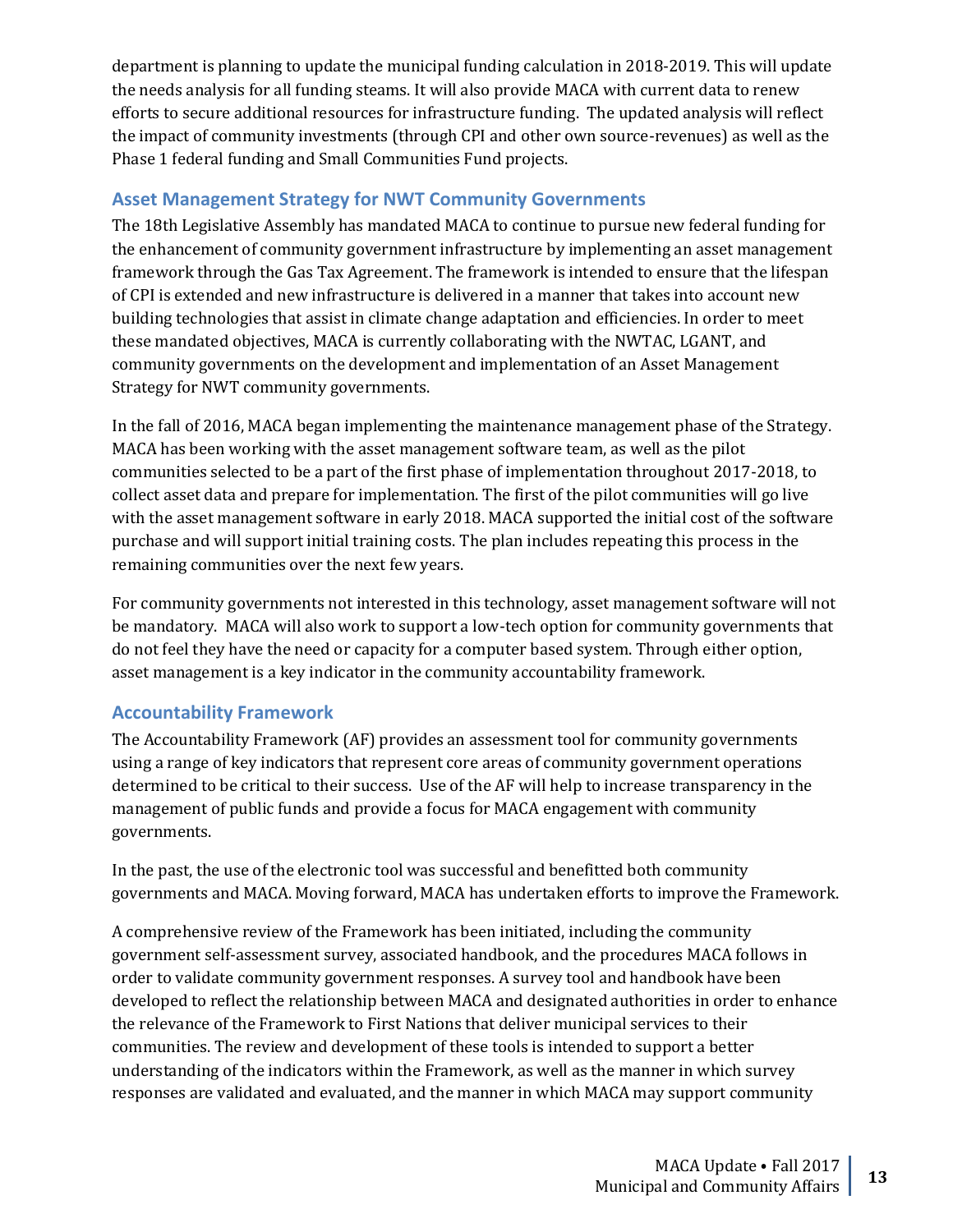governments and designated authorities based on the outcome of the survey. MACA also intends to improve the timeliness of reports by improving the interface of the survey and handbook, in order to reduce the administrative burden on community governments and designated authorities. MACA has engaged the Local Government Administrators' of the Northwest Territories (LGANT) in order to seek feedback and input that will improve the Framework, and will engage the Northwest Territories Association of Communities for the same purpose. The revised Framework will be designed to enhance support of timely reports and the development of work plans to address identified challenges or deficiencies.

These types of tools allow MACA to do a better job of engaging with community governments and designated authorities and supporting not only their successful governance and administration, but helping to address and plan for their capacity needs as well. MACA is very pleased with what the AF tool has done in terms of allowing the Department to build baseline information on the status of community governments and designated authorities, and then to engage with community governments and designated authorities based on their own unique needs. The Department looks forward to continued delivery of the tool and ongoing enhancements to make it as useful as possible to community governments and to the Department in future.

## <span id="page-13-0"></span>**New Building Canada Plan – Small Communities Fund**

In 2014, the Government of Canada announced a new suite of infrastructure programs, called the New Building Canada Plan (NBCP). This suite of programs included a permanent Gas Tax Fund, a new Provincial-Territorial Infrastructure Component which includes the Small Communities Fund (SCF) , as well as numerous other components for major infrastructure initiatives.

The Small Communities Fund program under the NBCP is an application-based program that is available to community governments and designated authorities in the NWT. In spring 2015, MACA advised the community governments of their SCF allocation, which can be used to support up to 75% of the cost of an infrastructure project eligible under the NBCP.

MACA held four calls for applications for SCF projects between May 2015 and September 2016. All thirty-three community governments have received approval from the federal government for their SCF project.

It is important to note that all Small Communities Fund projects must be substantially complete by December 31, 2022 and final audits and paperwork submitted by the NWT to Canada by March 31, 2024.

## <span id="page-13-1"></span>**Phase 1: Investing in Canada Plan**

In 2016, the federal government announced Phase I of its new long-term infrastructure plan, which included three main funding streams – Public Transit (PTF), Green Infrastructure and Social Infrastructure. Phase I of the Green Infrastructure stream included the Clean Water Wastewater Fund (CWWF). The NWT received funding for both CWWF and PTF as part of the Phase 1 federal funding announcements.

The CWWF provides for infrastructure investments in new or the rehabilitation of water, wastewater and storm water infrastructure, as well as providing opportunities to fund the planning and design of future facilities. It is a cost-share program with the community government providing at least 25% of the project costs from their own funds. The funding under the CWWF is provided on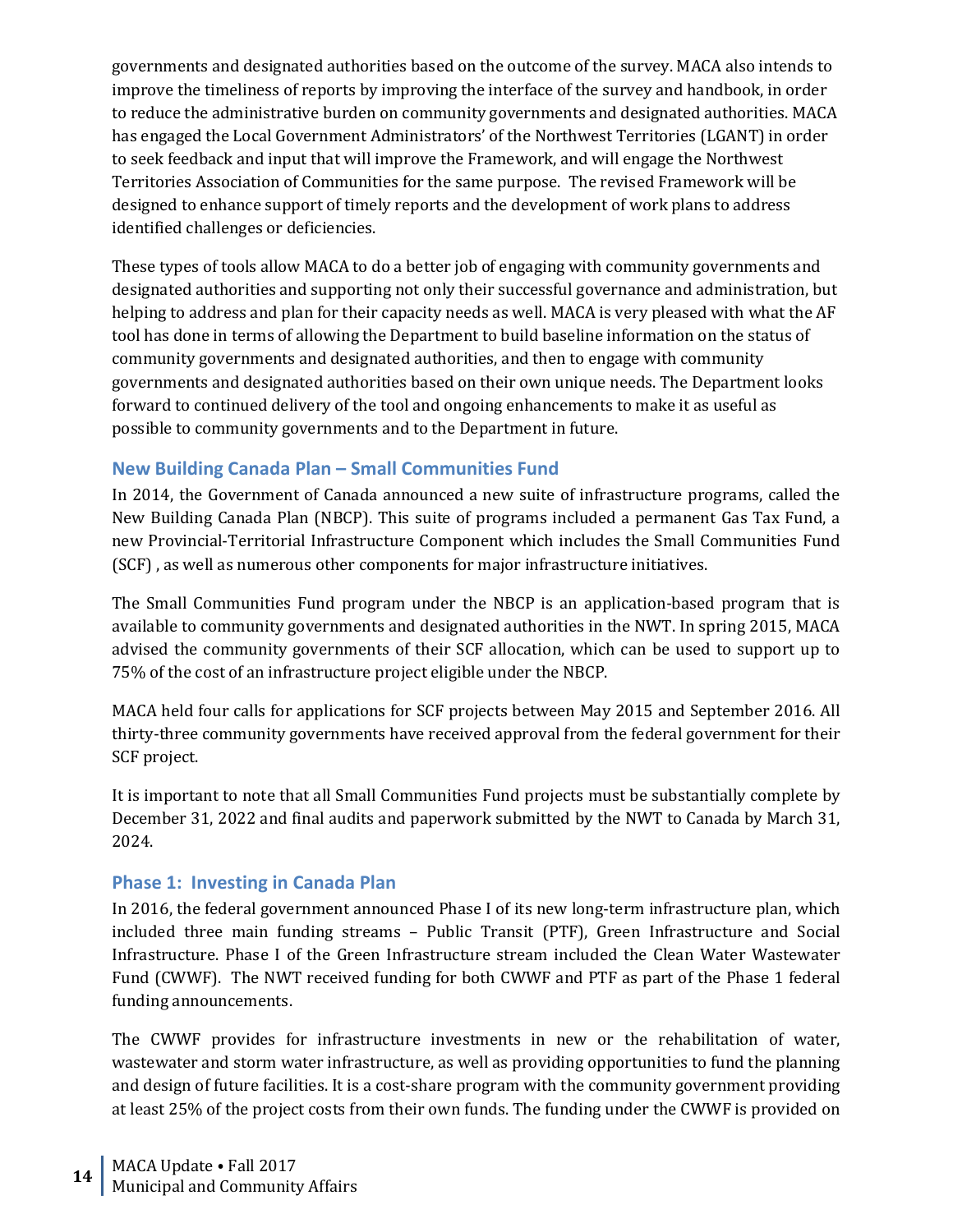a reimbursement basis. Once community governments have a project approved and have incurred eligible expenses, they must submit quarterly claims to MACA for their project. MACA reviews the claims, provides reimbursement to the community government for all eligible costs, then submits the claims to the Government of Canada for reimbursement to the GNWT.

Phase I of the CWWF included \$51.7 million in federal funding to projects in the NWT. CWWF funding was allocated to NWT community governments through a competitive, application-based process with a one-time call for applications in August 2016. The criteria used to review the projects included project eligibility, project incrementally, demonstrated ability of the community government to cost share the project, and the project's impact on the infrastructure deficit in the community.

Community governments with an approved CWWF project have until March 31, 2019 to substantially complete their CWWF project. A request for one year extension to the project completion deadline can be made to the Government of Canada; however, all requests must include substantiation for the requested extension.

As noted above, there was also an allocation to the NWT for Public Transit Funding (PTF). This funding, in the amount of \$320,000, was restricted to the City of Yellowknife by the federal funding guidelines. The City of Yellowknife has until March 31, 2018 substantial complete their PTF project. However, a request for an extension to the project deadline has been made to the Government of Canada.

## <span id="page-14-0"></span>**2018 Arctic Winter Games**

The 2018 Arctic Winter Games are being held in the South Slave communities of Hay River and Fort Smith in March 2018. Support for these games is also being received from other South Slave communities. The Department of Municipal and Community Affairs is providing support to the Host Society and the Towns of Hay River and Fort Smith.

One area of support is through the Youth Ambassador program. There are nearly 30 youth participating in the 2017-2018 NWT Youth Ambassador Program at the 2018 Arctic Winter Games. These 33 Youth Ambassadors participated in a training session held in November 2017 in Yellowknife. Training includes a series of workshops designed to provide life skills, work skills, media and Arctic Winter Games orientation information that will prepare the youth for their volunteer assignments at the games.

We look forward to seeing representatives from communities across the NWT at the Arctic Winter Games.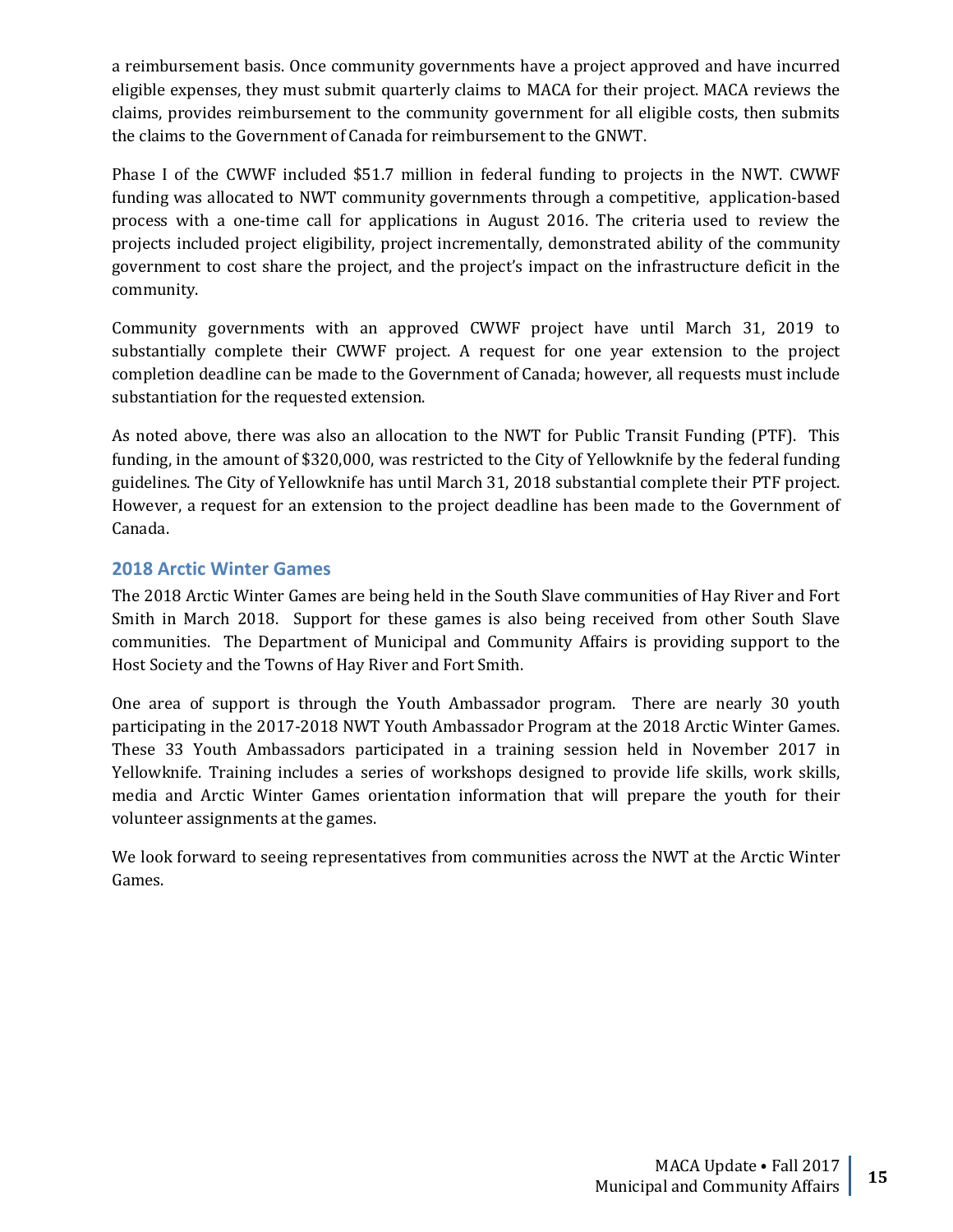# <span id="page-15-0"></span>**Policy and Legislation**

## <span id="page-15-1"></span>*Civil Emergency Measures Act (CEMA)*

MACA is in the process of developing a draft bill to replace the Civil Emergency Measures Act. This new statute, to be introduced in 2018, will reflect the NWT's operating environment and will allow the GNWT and community governments to respond effectively to disaster situations. In anticipation of the new statute, MACA is also updating the NWT Emergency Plan and is considering the development of regulations and standard operating procedures to operationalize the new statute and form a more comprehensive framework for emergency management.

## <span id="page-15-2"></span>*Fire Prevention Act (FPA)*

MACA is reviewing the legislative framework that governs structural fire prevention in the NWT. This legislative framework relates to the investigation and reporting of structural fires, regulates fire hazards, and allows for the adoption of codes and standards for the prevention and extinguishment of structural fires. The legislative framework is made up of the *Fire Prevention Act*  (*FPA* or Act), as well as the regulations established under it, which are the Fire Prevention Regulations, the Fireworks Regulations, and the Propane Cylinder Storage Regulations.

The first phase of the stakeholder engagement is now complete. The next step is to complete an analysis of available options and solutions. It is anticipated that there will be one more round of stakeholder engagement. This feedback will assist MACA in better understanding the issues, challenges, and opportunities with respect to the *FPA* and its Regulations.

## <span id="page-15-3"></span>*Western Canada Lotteries Act*

Bill 1, the *Western Canada Lottery Act*, received first reading in the Legislative Assembly on October 18 and second reading on October 20. The Bill will now proceed to the Standing Committee on Government Operations for review. The Bill repeals the existing *Western Canada Lottery Act*. The Bill brings the operation of the Western Canada Lottery program within the GNWT, ensuring that lottery proceeds are protected from taxation and remain available to fund sport, recreation and physical activity programs in the NWT.

## <span id="page-15-4"></span>*Cities, Towns, and Villages Act* **- Amendments**

MACA has taken the last several months to engage with stakeholders on amendments to the Cities, Towns and Villages Act that would permit the six tax-based municipalities to:

- provide loans, tied to property taxes, for resident-driven energy efficiency measures, using a modified local improvement charge process; and
- establish municipal hotel levies through the creation of local bylaws.

The feedback MACA received during this process will help us to propose and develop amendments to the Cities, Towns and Villages Act that will respond to the needs of individual communities. We anticipate bringing forward amendments for consideration in 2018.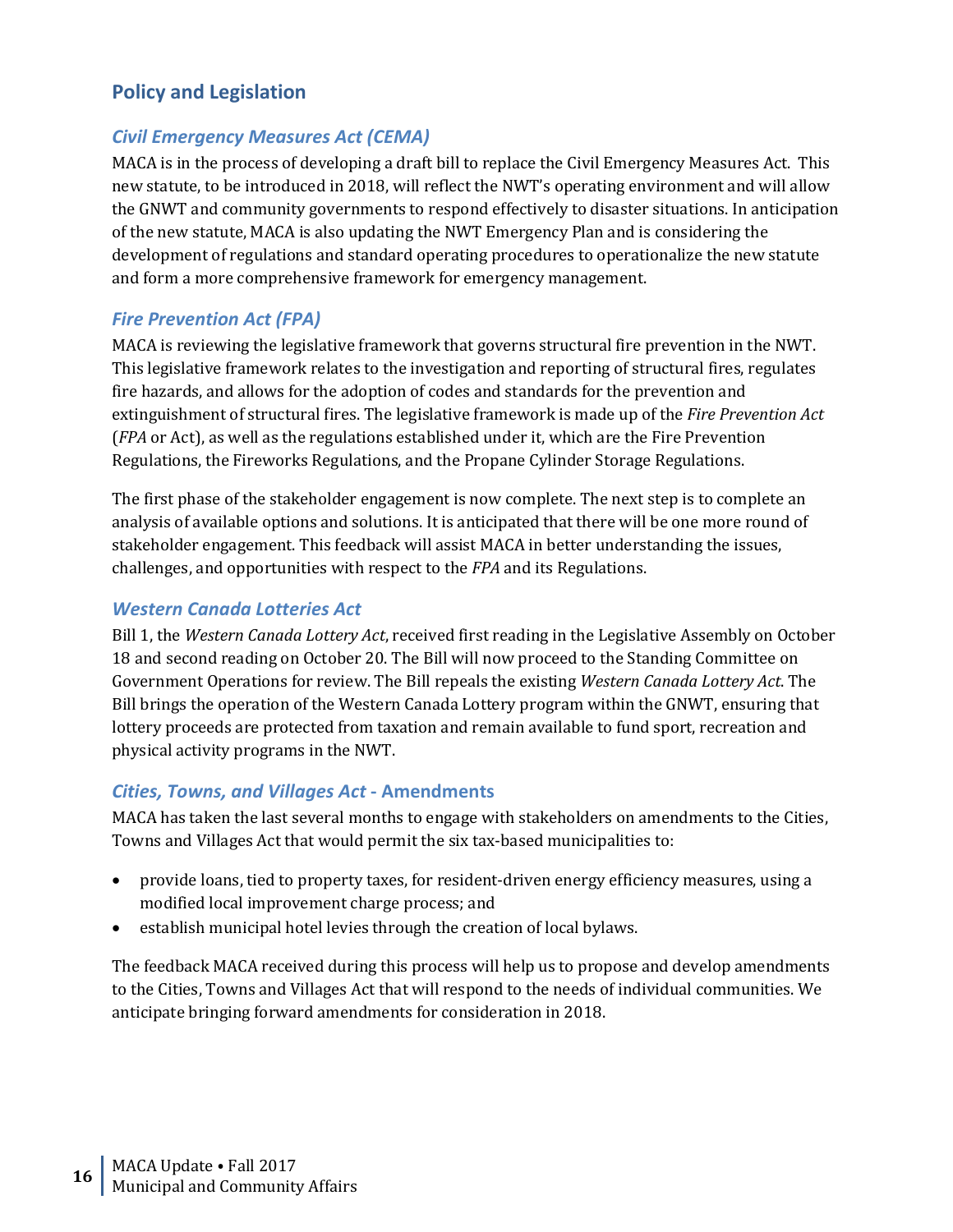## <span id="page-16-0"></span>**Cannabis**

Last spring, the Government of Canada introduced the proposed Cannabis Act and made a public commitment to legalize cannabis across Canada by July 2018. The Government of the Northwest Territories is tasked with developing and implementing territorial legislation that will establish measures to control the distribution and retail of cannabis, the minimum age for purchase and consumption, public smoking of cannabis and other issues. The GNWT is taking all the necessary steps to ensure effective measures are in place to protect the health and safety of the people and communities in the NWT. The Department of Municipal and Community Affairs will draw on resources from other departments in order to ensure that community governments are supported as they navigate the changes related to the legalization of cannabis and how these changes will impact them. The GNWT is planning a presentation at the NWTAC AGM on issues that may be of interest to communities in regards to the drafting of cannabis legislation

## <span id="page-16-1"></span>**Access to Information Protection of Privacy (ATIPP)**

The Information and Privacy Commissioner of the NWT has recommended, supported by the Standing Committee on Government Operations (SCOGO) that the GNWT make every effort to ensure municipalities are covered under some form of access to information and protection of privacy legislation. MACA acknowledges the importance of this issue and is working with the Department of Justice to move it forward as a matter for consideration during the 18th Assembly. MACA will be engaging with communities in 2018-2019 on the proposed amendments to this legislation and bringing forward information for consideration and feedback.